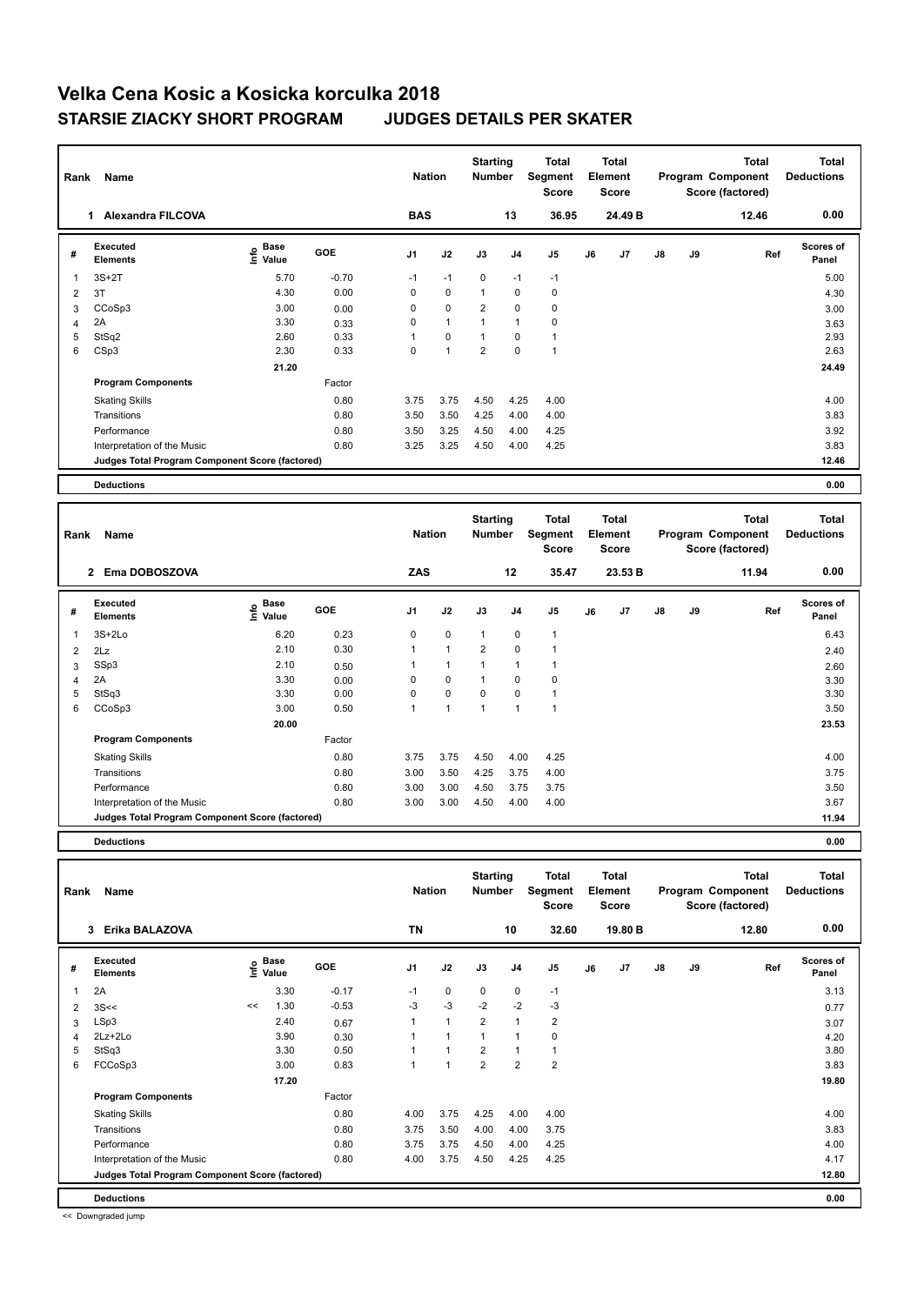| Rank | Name                                            |                                  |            | <b>Nation</b>  |              | <b>Starting</b><br><b>Number</b> |                | Total<br>Segment<br><b>Score</b> |    | <b>Total</b><br>Element<br><b>Score</b> |               |    | <b>Total</b><br>Program Component<br>Score (factored) | <b>Total</b><br><b>Deductions</b> |
|------|-------------------------------------------------|----------------------------------|------------|----------------|--------------|----------------------------------|----------------|----------------------------------|----|-----------------------------------------|---------------|----|-------------------------------------------------------|-----------------------------------|
|      | 4 Magdalena MUSKOVA                             |                                  |            | ZAS            |              |                                  | 3              | 26.32                            |    | 15.40                                   |               |    | 10.92                                                 | 0.00                              |
| #    | Executed<br><b>Elements</b>                     | <b>Base</b><br>e Base<br>⊆ Value | <b>GOE</b> | J <sub>1</sub> | J2           | J3                               | J <sub>4</sub> | J <sub>5</sub>                   | J6 | J7                                      | $\mathsf{J}8$ | J9 | Ref                                                   | <b>Scores of</b><br>Panel         |
| 1    | 2Lz+2Lo                                         | 3.90                             | 0.10       | 1              | $\mathbf 0$  | $\mathbf 0$                      | $\mathbf 0$    | $\mathbf{1}$                     |    |                                         |               |    |                                                       | 4.00                              |
| 2    | 2F                                              | 1.90                             | 0.20       | 0              | 0            | 1                                | $\mathbf{1}$   | $\overline{1}$                   |    |                                         |               |    |                                                       | 2.10                              |
| 3    | CCoSp3                                          | 3.00                             | 0.00       | 0              | $\mathbf 0$  | 0                                | 0              | 0                                |    |                                         |               |    |                                                       | 3.00                              |
| 4    | 1A                                              | 1.10                             | 0.00       | 0              | $\mathbf 0$  | $\mathbf 0$                      | $\mathbf 0$    | 0                                |    |                                         |               |    |                                                       | 1.10                              |
| 5    | SSp3                                            | 2.10                             | 0.50       |                | $\mathbf{1}$ |                                  | $\mathbf{1}$   | $\overline{\mathbf{c}}$          |    |                                         |               |    |                                                       | 2.60                              |
| 6    | StSq2                                           | 2.60                             | 0.00       | $\Omega$       | $\mathbf 0$  | $\mathbf 0$                      | $\mathbf 0$    | $\mathbf 0$                      |    |                                         |               |    |                                                       | 2.60                              |
|      |                                                 | 14.60                            |            |                |              |                                  |                |                                  |    |                                         |               |    |                                                       | 15.40                             |
|      | <b>Program Components</b>                       |                                  | Factor     |                |              |                                  |                |                                  |    |                                         |               |    |                                                       |                                   |
|      | <b>Skating Skills</b>                           |                                  | 0.80       | 3.50           | 3.50         | 3.75                             | 3.50           | 3.75                             |    |                                         |               |    |                                                       | 3.58                              |
|      | Transitions                                     |                                  | 0.80       | 3.00           | 3.25         | 3.50                             | 3.25           | 3.50                             |    |                                         |               |    |                                                       | 3.33                              |
|      | Performance                                     |                                  | 0.80       | 3.25           | 3.25         | 3.50                             | 3.25           | 3.75                             |    |                                         |               |    |                                                       | 3.33                              |
|      | Interpretation of the Music                     |                                  | 0.80       | 3.25           | 3.25         | 3.75                             | 3.25           | 3.75                             |    |                                         |               |    |                                                       | 3.42                              |
|      | Judges Total Program Component Score (factored) |                                  |            |                |              |                                  |                |                                  |    |                                         |               |    |                                                       | 10.92                             |
|      | <b>Deductions</b>                               |                                  |            |                |              |                                  |                |                                  |    |                                         |               |    |                                                       | 0.00                              |

| Rank           | Name                                            |         |                      |            | <b>Nation</b> |              | <b>Starting</b><br><b>Number</b> |                | <b>Total</b><br>Segment<br><b>Score</b> |    | <b>Total</b><br>Element<br><b>Score</b> |               |    | <b>Total</b><br>Program Component<br>Score (factored) | <b>Total</b><br><b>Deductions</b> |
|----------------|-------------------------------------------------|---------|----------------------|------------|---------------|--------------|----------------------------------|----------------|-----------------------------------------|----|-----------------------------------------|---------------|----|-------------------------------------------------------|-----------------------------------|
|                | <b>Patricia Elisabette CERNIKOVA</b><br>5       |         |                      |            | <b>NRH</b>    |              |                                  | 1              | 25.89                                   |    | 14.63                                   |               |    | 11.26                                                 | 0.00                              |
| #              | Executed<br><b>Elements</b>                     | lnfo    | <b>Base</b><br>Value | <b>GOE</b> | J1            | J2           | J3                               | J <sub>4</sub> | J <sub>5</sub>                          | J6 | J7                                      | $\mathsf{J}8$ | J9 | Ref                                                   | Scores of<br>Panel                |
| 1              | 2F+2Lo<                                         | $\,<\,$ | 3.20                 | $-0.30$    | $-1$          | $-1$         | $-1$                             | $-1$           | $-1$                                    |    |                                         |               |    |                                                       | 2.90                              |
| $\overline{2}$ | 2Lz                                             |         | 2.10                 | 0.00       | $-1$          | $\mathbf 0$  | $\Omega$                         | $\mathbf 0$    | $\mathbf 0$                             |    |                                         |               |    |                                                       | 2.10                              |
| 3              | StSq2                                           |         | 2.60                 | 0.33       |               | $\mathbf{1}$ | $\mathbf{1}$                     | 0              | 0                                       |    |                                         |               |    |                                                       | 2.93                              |
| 4              | CCoSp3                                          |         | 3.00                 | 0.17       | $\Omega$      | $\mathbf{1}$ | $\mathbf{1}$                     | $\mathbf 0$    | 0                                       |    |                                         |               |    |                                                       | 3.17                              |
| 5              | 1A                                              |         | 1.10                 | 0.00       | 0             | $\mathbf 0$  | $\mathbf{1}$                     | 0              | 0                                       |    |                                         |               |    |                                                       | 1.10                              |
| 6              | SSp3                                            |         | 2.10                 | 0.33       |               | $\mathbf{1}$ | 0                                | 0              | $\overline{1}$                          |    |                                         |               |    |                                                       | 2.43                              |
|                |                                                 |         | 14.10                |            |               |              |                                  |                |                                         |    |                                         |               |    |                                                       | 14.63                             |
|                | <b>Program Components</b>                       |         |                      | Factor     |               |              |                                  |                |                                         |    |                                         |               |    |                                                       |                                   |
|                | <b>Skating Skills</b>                           |         |                      | 0.80       | 3.25          | 3.50         | 3.75                             | 3.50           | 3.50                                    |    |                                         |               |    |                                                       | 3.50                              |
|                | Transitions                                     |         |                      | 0.80       | 3.00          | 3.25         | 3.50                             | 3.50           | 3.50                                    |    |                                         |               |    |                                                       | 3.42                              |
|                | Performance                                     |         |                      | 0.80       | 3.50          | 3.75         | 3.75                             | 3.25           | 3.50                                    |    |                                         |               |    |                                                       | 3.58                              |
|                | Interpretation of the Music                     |         |                      | 0.80       | 3.50          | 3.75         | 3.75                             | 3.25           | 3.50                                    |    |                                         |               |    |                                                       | 3.58                              |
|                | Judges Total Program Component Score (factored) |         |                      |            |               |              |                                  |                |                                         |    |                                         |               |    |                                                       | 11.26                             |
|                | <b>Deductions</b>                               |         |                      |            |               |              |                                  |                |                                         |    |                                         |               |    |                                                       | 0.00                              |

< Under-rotated jump

| Rank           | Name                                            |         |                      |            | <b>Nation</b>  |              | <b>Starting</b><br><b>Number</b> |                | Total<br>Segment<br><b>Score</b> |    | <b>Total</b><br>Element<br>Score |               |    | <b>Total</b><br>Program Component<br>Score (factored) | <b>Total</b><br><b>Deductions</b> |
|----------------|-------------------------------------------------|---------|----------------------|------------|----------------|--------------|----------------------------------|----------------|----------------------------------|----|----------------------------------|---------------|----|-------------------------------------------------------|-----------------------------------|
|                | <b>Liliana PLACKOVA</b><br>6                    |         |                      |            | <b>NMV</b>     |              |                                  | 11             | 25.51                            |    | 14.17                            |               |    | 11.34                                                 | 0.00                              |
| #              | Executed<br><b>Elements</b>                     | Info    | <b>Base</b><br>Value | <b>GOE</b> | J <sub>1</sub> | J2           | J3                               | J <sub>4</sub> | J5                               | J6 | J7                               | $\mathsf{J}8$ | J9 | Ref                                                   | <b>Scores of</b><br>Panel         |
| $\overline{1}$ | 2F+2Lo<                                         | $\prec$ | 3.20                 | $-0.30$    | $-1$           | $-1$         | $-1$                             | $-1$           | $-1$                             |    |                                  |               |    |                                                       | 2.90                              |
| $\overline{2}$ | 1A                                              |         | 1.10                 | 0.00       | 0              | 0            | $\mathbf{1}$                     | 0              | 0                                |    |                                  |               |    |                                                       | 1.10                              |
| 3              | CSp3                                            |         | 2.30                 | 0.50       | 1              | $\mathbf{1}$ | $\mathbf{1}$                     | $\mathbf{1}$   | $\overline{1}$                   |    |                                  |               |    |                                                       | 2.80                              |
| $\overline{4}$ | StSq2                                           |         | 2.60                 | 0.00       | 0              | 0            | $\mathbf{1}$                     | 0              | 0                                |    |                                  |               |    |                                                       | 2.60                              |
| 5              | 2Lz                                             |         | 2.10                 | 0.00       | 0              | 0            | 0                                | 0              | 0                                |    |                                  |               |    |                                                       | 2.10                              |
| 6              | CCoSp2                                          |         | 2.50                 | 0.17       | 1              | 0            | 0                                | 0              | $\overline{2}$                   |    |                                  |               |    |                                                       | 2.67                              |
|                |                                                 |         | 13.80                |            |                |              |                                  |                |                                  |    |                                  |               |    |                                                       | 14.17                             |
|                | <b>Program Components</b>                       |         |                      | Factor     |                |              |                                  |                |                                  |    |                                  |               |    |                                                       |                                   |
|                | <b>Skating Skills</b>                           |         |                      | 0.80       | 3.50           | 3.50         | 3.75                             | 3.75           | 3.75                             |    |                                  |               |    |                                                       | 3.67                              |
|                | Transitions                                     |         |                      | 0.80       | 3.00           | 3.25         | 3.50                             | 3.50           | 3.75                             |    |                                  |               |    |                                                       | 3.42                              |
|                | Performance                                     |         |                      | 0.80       | 3.25           | 3.25         | 3.75                             | 3.75           | 3.75                             |    |                                  |               |    |                                                       | 3.58                              |
|                | Interpretation of the Music                     |         |                      | 0.80       | 3.25           | 3.25         | 4.00                             | 3.50           | 3.75                             |    |                                  |               |    |                                                       | 3.50                              |
|                | Judges Total Program Component Score (factored) |         |                      |            |                |              |                                  |                |                                  |    |                                  |               |    |                                                       | 11.34                             |
|                | <b>Deductions</b>                               |         |                      |            |                |              |                                  |                |                                  |    |                                  |               |    |                                                       | 0.00                              |

< Under-rotated jump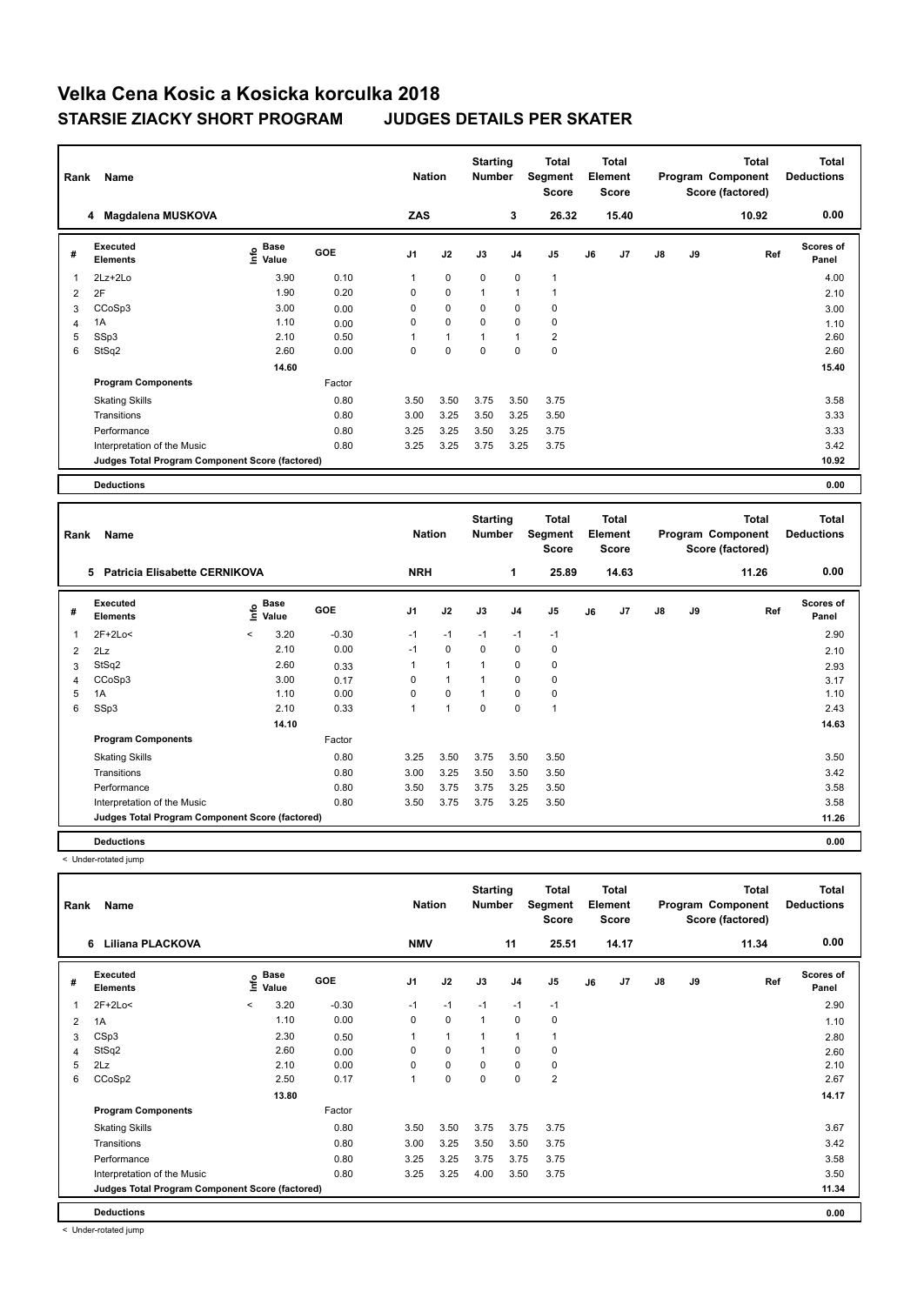| Rank           | Name                                            |         |                                  |            | <b>Nation</b>  |                      | <b>Starting</b><br><b>Number</b> |              | <b>Total</b><br>Segment<br><b>Score</b> |    | <b>Total</b><br>Element<br><b>Score</b> |               |    | <b>Total</b><br>Program Component<br>Score (factored) | <b>Total</b><br><b>Deductions</b> |
|----------------|-------------------------------------------------|---------|----------------------------------|------------|----------------|----------------------|----------------------------------|--------------|-----------------------------------------|----|-----------------------------------------|---------------|----|-------------------------------------------------------|-----------------------------------|
|                | <b>Marina PASTIERIKOVA</b><br>7                 |         |                                  |            | <b>POK</b>     |                      |                                  | 9            | 25.04                                   |    | 14.44                                   |               |    | 10.60                                                 | 0.00                              |
| #              | Executed<br><b>Elements</b>                     |         | <b>Base</b><br>e Base<br>⊆ Value | <b>GOE</b> | J <sub>1</sub> | J2                   | J3                               | J4           | J <sub>5</sub>                          | J6 | J7                                      | $\mathsf{J}8$ | J9 | Ref                                                   | <b>Scores of</b><br>Panel         |
| 1              | 1A                                              |         | 1.10                             | 0.07       | $\mathbf{1}$   | $\mathbf{1}$         | $\mathbf 0$                      | $\mathbf 0$  | 0                                       |    |                                         |               |    |                                                       | 1.17                              |
| 2              | $2F+2Lo<$                                       | $\prec$ | 3.20                             | $-0.30$    | $-1$           | $-1$                 | $-1$                             | $-1$         | $-1$                                    |    |                                         |               |    |                                                       | 2.90                              |
| 3              | 2Lz                                             |         | 2.10                             | $-0.10$    | $-1$           | $-1$                 | 0                                | 0            | 0                                       |    |                                         |               |    |                                                       | 2.00                              |
| $\overline{4}$ | SSp3                                            |         | 2.10                             | 0.50       |                | $\mathbf 0$          | $\overline{1}$                   | $\mathbf{1}$ |                                         |    |                                         |               |    |                                                       | 2.60                              |
| 5              | StSq2                                           |         | 2.60                             | 0.00       | 0              | $\mathbf 0$          | $\mathbf 0$                      | $\mathbf 0$  | 0                                       |    |                                         |               |    |                                                       | 2.60                              |
| 6              | CCoSp3                                          |         | 3.00                             | 0.17       | 0              | $\blacktriangleleft$ | $\mathbf 0$                      | $\mathbf 0$  | 1                                       |    |                                         |               |    |                                                       | 3.17                              |
|                |                                                 |         | 14.10                            |            |                |                      |                                  |              |                                         |    |                                         |               |    |                                                       | 14.44                             |
|                | <b>Program Components</b>                       |         |                                  | Factor     |                |                      |                                  |              |                                         |    |                                         |               |    |                                                       |                                   |
|                | <b>Skating Skills</b>                           |         |                                  | 0.80       | 3.00           | 3.25                 | 3.75                             | 3.50         | 3.75                                    |    |                                         |               |    |                                                       | 3.50                              |
|                | Transitions                                     |         |                                  | 0.80       | 2.50           | 2.75                 | 3.50                             | 3.50         | 3.50                                    |    |                                         |               |    |                                                       | 3.25                              |
|                | Performance                                     |         |                                  | 0.80       | 2.75           | 2.50                 | 3.50                             | 3.50         | 3.50                                    |    |                                         |               |    |                                                       | 3.25                              |
|                | Interpretation of the Music                     |         |                                  | 0.80       | 2.50           | 2.50                 | 3.50                             | 3.75         | 3.75                                    |    |                                         |               |    |                                                       | 3.25                              |
|                | Judges Total Program Component Score (factored) |         |                                  |            |                |                      |                                  |              |                                         |    |                                         |               |    |                                                       | 10.60                             |
|                | <b>Deductions</b>                               |         |                                  |            |                |                      |                                  |              |                                         |    |                                         |               |    |                                                       | 0.00                              |

< Under-rotated jump

| Rank | Name                                            |         |                   |            | <b>Nation</b>  |             | <b>Starting</b><br><b>Number</b> |                | <b>Total</b><br>Segment<br><b>Score</b> |    | <b>Total</b><br>Element<br><b>Score</b> |               |    | <b>Total</b><br>Program Component<br>Score (factored) | <b>Total</b><br><b>Deductions</b> |
|------|-------------------------------------------------|---------|-------------------|------------|----------------|-------------|----------------------------------|----------------|-----------------------------------------|----|-----------------------------------------|---------------|----|-------------------------------------------------------|-----------------------------------|
|      | <b>Emma STULAJTEROVA</b><br>8                   |         |                   |            | BB             |             |                                  | 20             | 24.78                                   |    | 14.04                                   |               |    | 10.74                                                 | 0.00                              |
| #    | Executed<br><b>Elements</b>                     |         | e Base<br>E Value | <b>GOE</b> | J <sub>1</sub> | J2          | J3                               | J <sub>4</sub> | J <sub>5</sub>                          | J6 | J <sub>7</sub>                          | $\mathsf{J}8$ | J9 | Ref                                                   | <b>Scores of</b><br>Panel         |
| 1    | 1A                                              |         | 1.10              | 0.00       | 0              | $\mathbf 0$ | $\mathbf 0$                      | $\mathbf 0$    | $\pmb{0}$                               |    |                                         |               |    |                                                       | 1.10                              |
| 2    | $2Lz+2Lo<$                                      | $\prec$ | 3.40              | $-0.30$    | $-1$           | $-1$        | $-1$                             | $-1$           | $-1$                                    |    |                                         |               |    |                                                       | 3.10                              |
| 3    | StSq2                                           |         | 2.60              | 0.00       | 0              | $\mathbf 0$ | $\overline{1}$                   | 0              | $\pmb{0}$                               |    |                                         |               |    |                                                       | 2.60                              |
| 4    | CCoSp3                                          |         | 3.00              | 0.17       | 0              | $\mathbf 0$ | 0                                | $\overline{1}$ |                                         |    |                                         |               |    |                                                       | 3.17                              |
| 5    | 2F                                              |         | 1.90              | $-0.10$    | $-1$           | $\mathbf 0$ | $\Omega$                         | $\mathbf 0$    | $-1$                                    |    |                                         |               |    |                                                       | 1.80                              |
| 6    | SSp3                                            |         | 2.10              | 0.17       | 1              | $\mathbf 0$ | $\mathbf 0$                      | $\mathbf 0$    | $\mathbf{1}$                            |    |                                         |               |    |                                                       | 2.27                              |
|      |                                                 |         | 14.10             |            |                |             |                                  |                |                                         |    |                                         |               |    |                                                       | 14.04                             |
|      | <b>Program Components</b>                       |         |                   | Factor     |                |             |                                  |                |                                         |    |                                         |               |    |                                                       |                                   |
|      | <b>Skating Skills</b>                           |         |                   | 0.80       | 3.25           | 3.50        | 3.75                             | 3.25           | 3.75                                    |    |                                         |               |    |                                                       | 3.50                              |
|      | Transitions                                     |         |                   | 0.80       | 2.75           | 3.00        | 3.50                             | 3.00           | 3.50                                    |    |                                         |               |    |                                                       | 3.17                              |
|      | Performance                                     |         |                   | 0.80       | 3.25           | 3.25        | 3.50                             | 3.25           | 3.50                                    |    |                                         |               |    |                                                       | 3.33                              |
|      | Interpretation of the Music                     |         |                   | 0.80       | 3.00           | 3.50        | 3.50                             | 3.25           | 3.75                                    |    |                                         |               |    |                                                       | 3.42                              |
|      | Judges Total Program Component Score (factored) |         |                   |            |                |             |                                  |                |                                         |    |                                         |               |    |                                                       | 10.74                             |
|      | <b>Deductions</b>                               |         |                   |            |                |             |                                  |                |                                         |    |                                         |               |    |                                                       | 0.00                              |

< Under-rotated jump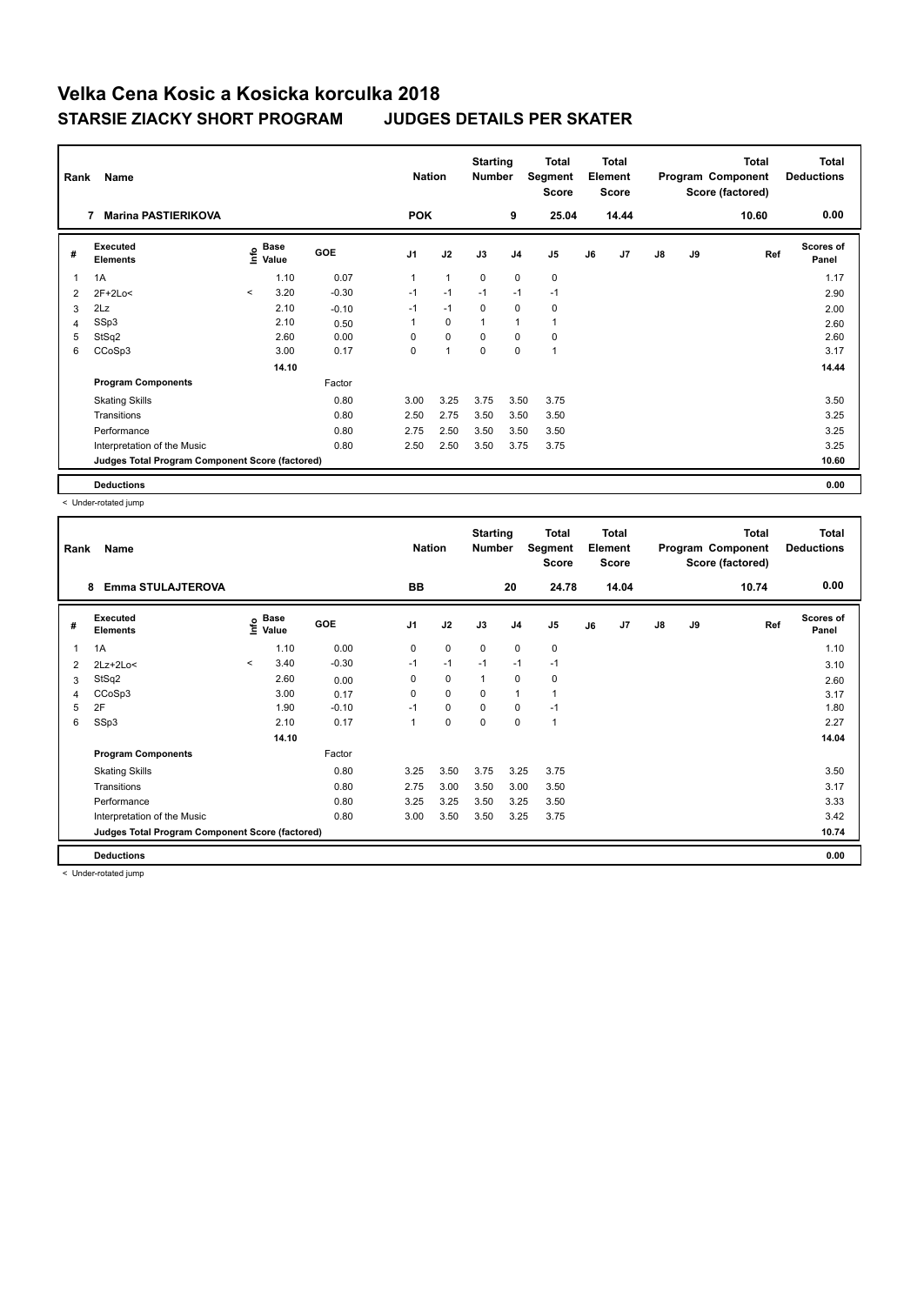| Rank           | Name                                            |         |                      |            | <b>Nation</b>  |             | <b>Starting</b><br><b>Number</b> |              | Total<br>Segment<br><b>Score</b> |    | <b>Total</b><br>Element<br><b>Score</b> |               |    | <b>Total</b><br>Program Component<br>Score (factored) | <b>Total</b><br><b>Deductions</b> |
|----------------|-------------------------------------------------|---------|----------------------|------------|----------------|-------------|----------------------------------|--------------|----------------------------------|----|-----------------------------------------|---------------|----|-------------------------------------------------------|-----------------------------------|
|                | Sofia SEBINOVA<br>9                             |         |                      |            | ZAF            |             |                                  | 14           | 24.28                            |    | 13.34                                   |               |    | 10.94                                                 | 0.00                              |
| #              | Executed<br><b>Elements</b>                     | lnfo    | <b>Base</b><br>Value | <b>GOE</b> | J <sub>1</sub> | J2          | J3                               | J4           | J <sub>5</sub>                   | J6 | J7                                      | $\mathsf{J}8$ | J9 | Ref                                                   | <b>Scores of</b><br>Panel         |
| $\overline{1}$ | 2Lz <+ 2Lo <                                    | $\prec$ | 2.80                 | $-0.50$    | $-2$           | $-2$        | $-1$                             | $-2$         | $-1$                             |    |                                         |               |    |                                                       | 2.30                              |
| 2              | CCoSp3                                          |         | 3.00                 | 0.00       | 0              | $\mathbf 0$ | $\mathbf 0$                      | $\mathbf 0$  | 0                                |    |                                         |               |    |                                                       | 3.00                              |
| 3              | StSq2                                           |         | 2.60                 | 0.00       | 0              | 0           | 0                                | 0            | 1                                |    |                                         |               |    |                                                       | 2.60                              |
| $\overline{4}$ | 2F                                              |         | 1.90                 | 0.10       | $-1$           | $\mathbf 0$ | 1                                | $\mathbf 0$  |                                  |    |                                         |               |    |                                                       | 2.00                              |
| 5              | SSp3                                            |         | 2.10                 | 0.17       | 0              | $\pmb{0}$   | 0                                | $\mathbf{1}$ | 1                                |    |                                         |               |    |                                                       | 2.27                              |
| 6              | 1A                                              |         | 1.10                 | 0.07       | $\mathbf 0$    | $\mathbf 0$ | 1                                | $\mathbf 0$  | 1                                |    |                                         |               |    |                                                       | 1.17                              |
|                |                                                 |         | 13.50                |            |                |             |                                  |              |                                  |    |                                         |               |    |                                                       | 13.34                             |
|                | <b>Program Components</b>                       |         |                      | Factor     |                |             |                                  |              |                                  |    |                                         |               |    |                                                       |                                   |
|                | <b>Skating Skills</b>                           |         |                      | 0.80       | 3.00           | 3.00        | 3.75                             | 3.75         | 3.75                             |    |                                         |               |    |                                                       | 3.50                              |
|                | Transitions                                     |         |                      | 0.80       | 2.75           | 2.75        | 3.50                             | 3.50         | 3.75                             |    |                                         |               |    |                                                       | 3.25                              |
|                | Performance                                     |         |                      | 0.80       | 3.00           | 3.00        | 3.50                             | 3.75         | 4.00                             |    |                                         |               |    |                                                       | 3.42                              |
|                | Interpretation of the Music                     |         |                      | 0.80       | 3.00           | 3.00        | 3.50                             | 4.00         | 4.00                             |    |                                         |               |    |                                                       | 3.50                              |
|                | Judges Total Program Component Score (factored) |         |                      |            |                |             |                                  |              |                                  |    |                                         |               |    |                                                       | 10.94                             |
|                | <b>Deductions</b>                               |         |                      |            |                |             |                                  |              |                                  |    |                                         |               |    |                                                       | 0.00                              |

< Under-rotated jump

| Rank | Name                                            |                              |         | <b>Nation</b>  |              | <b>Starting</b><br><b>Number</b> |                | <b>Total</b><br>Segment<br><b>Score</b> |    | Total<br>Element<br><b>Score</b> |    |    | <b>Total</b><br>Program Component<br>Score (factored) | <b>Total</b><br><b>Deductions</b> |
|------|-------------------------------------------------|------------------------------|---------|----------------|--------------|----------------------------------|----------------|-----------------------------------------|----|----------------------------------|----|----|-------------------------------------------------------|-----------------------------------|
|      | <b>Christiana HOMZOVA</b><br>10                 |                              |         | <b>POK</b>     |              |                                  | 6              | 24.05                                   |    | 13.37                            |    |    | 10.68                                                 | 0.00                              |
| #    | Executed<br><b>Elements</b>                     | <b>Base</b><br>١nf٥<br>Value | GOE     | J <sub>1</sub> | J2           | J3                               | J <sub>4</sub> | J <sub>5</sub>                          | J6 | J7                               | J8 | J9 | Ref                                                   | Scores of<br>Panel                |
| 1    | 1A                                              | 1.10                         | 0.00    | 0              | $\mathbf 0$  | $\mathbf 0$                      | $\pmb{0}$      | $\mathbf 0$                             |    |                                  |    |    |                                                       | 1.10                              |
| 2    | $2Lz+2Lo$                                       | 3.90                         | $-0.90$ | -3             | $-3$         | $-3$                             | $-3$           | $-2$                                    |    |                                  |    |    |                                                       | 3.00                              |
| 3    | 2F                                              | 1.90                         | 0.00    | $\Omega$       | $\mathbf 0$  | 1                                | $\mathbf 0$    | $\mathbf 0$                             |    |                                  |    |    |                                                       | 1.90                              |
| 4    | LSp3                                            | 2.40                         | 0.17    | 0              | $\mathbf{1}$ |                                  | $\mathbf 0$    | $\pmb{0}$                               |    |                                  |    |    |                                                       | 2.57                              |
| 5    | StSq1                                           | 1.80                         | 0.00    | 0              | $\mathbf 0$  | 0                                | $\mathbf 0$    | $\pmb{0}$                               |    |                                  |    |    |                                                       | 1.80                              |
| 6    | CCoSp3                                          | 3.00                         | 0.00    | 0              | $\mathbf 0$  | 0                                | 0              | $-1$                                    |    |                                  |    |    |                                                       | 3.00                              |
|      |                                                 | 14.10                        |         |                |              |                                  |                |                                         |    |                                  |    |    |                                                       | 13.37                             |
|      | <b>Program Components</b>                       |                              | Factor  |                |              |                                  |                |                                         |    |                                  |    |    |                                                       |                                   |
|      | <b>Skating Skills</b>                           |                              | 0.80    | 3.00           | 3.25         | 3.75                             | 3.50           | 3.50                                    |    |                                  |    |    |                                                       | 3.42                              |
|      | Transitions                                     |                              | 0.80    | 2.75           | 2.75         | 3.50                             | 3.25           | 3.50                                    |    |                                  |    |    |                                                       | 3.17                              |
|      | Performance                                     |                              | 0.80    | 3.00           | 3.00         | 3.50                             | 3.50           | 3.75                                    |    |                                  |    |    |                                                       | 3.33                              |
|      | Interpretation of the Music                     |                              | 0.80    | 3.00           | 3.00         | 3.75                             | 3.50           | 3.75                                    |    |                                  |    |    |                                                       | 3.42                              |
|      | Judges Total Program Component Score (factored) |                              |         |                |              |                                  |                |                                         |    |                                  |    |    |                                                       | 10.68                             |

**Deductions 0.00**

**Total Deductions Total Program Component Score (factored) Total Element Score Total Segment Score Starting Rank Name Nation Number # Executed Elements Base Value GOE J1 J2 J3 J4 J5 J6 J7 J8 J9 Scores of Panel** 1 3.40 -0.20 -2 0 0 -1 -1 **Ref**  سماء المسلمة المسلمة المسلمة المسلمة المسلمة المسلمة المسلمة المسلمة المسلمة المسلمة المسلمة المسلمة المسلمة ا<br>12Lz+2T 3.40 -0.20 -2 0 0 -1 -1<br>2Lz+2T 3.20 -0.20 -2 0 0 -1 -1 **11 Patricia GALOVA TT 18 24.03 13.57 10.46 0.00** 2 2F 1.90 0.30 1 0 1 1 1 2.20 3 SSp3 2.10 0.17 0 0 1 1 0 2.27 4 1A 1.10 0.00 0 0 0 0 0 1.10 5 StSq1 1.80 0.00 0 0 0 0 0 1.80 6 CCoSp3 3.00 0.00 0 0 0 0 0 3.00  **13.30** 13.57 **Program Components**  Skating Skills 3.00 3.25 3.75 3.50 3.75 Factor 0.80 3.50 Transitions 0.80 2.75 2.75 3.50 3.25 3.25 3.08 Performance 0.80 3.00 2.75 3.50 3.25 3.50 3.25 Interpretation of the Music **0.80** 2.75 2.75 3.50 3.50 3.50 3.50 **Deductions 0.00 Judges Total Program Component Score (factored) 10.46**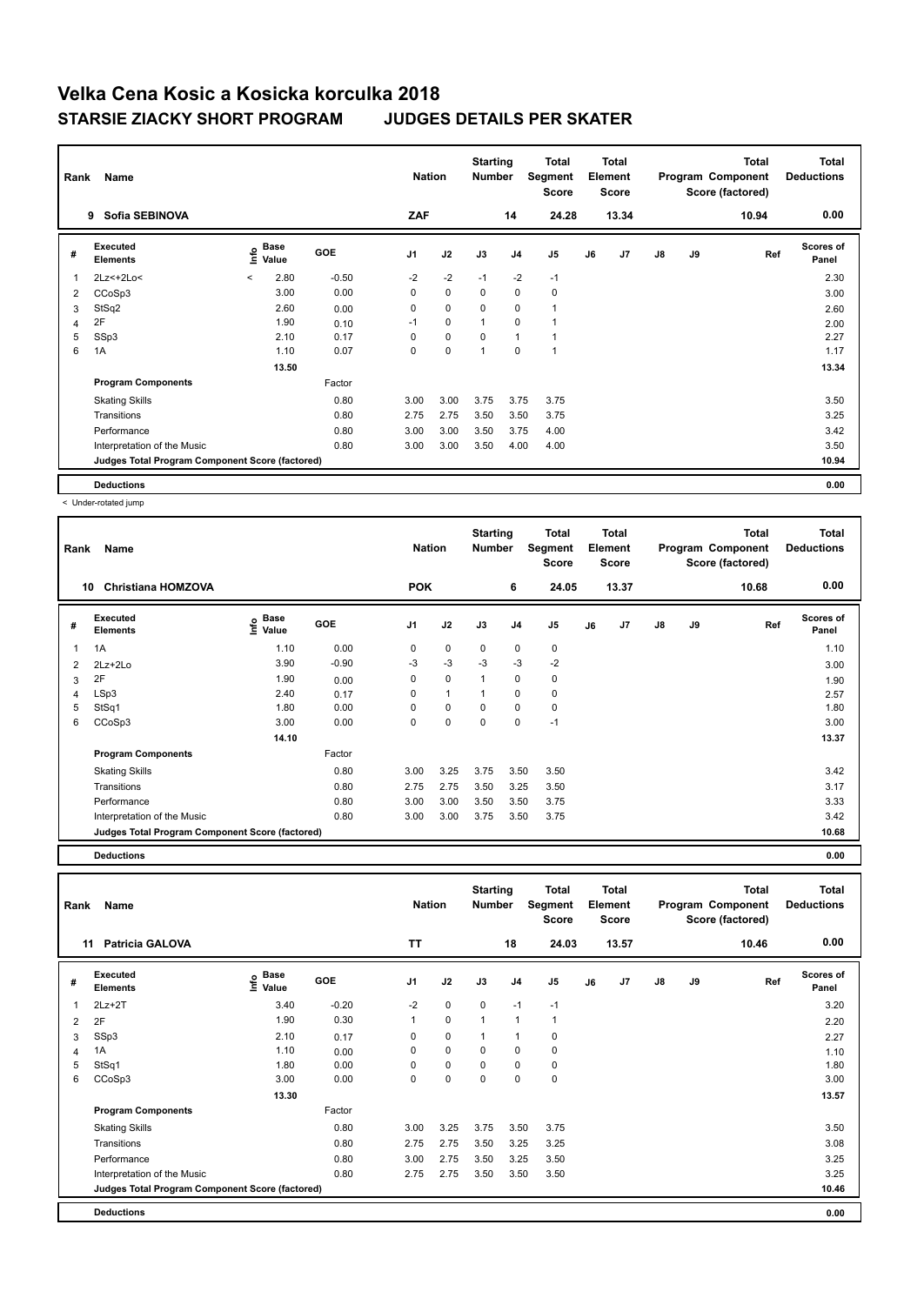| Rank           | Name                                            |              |                      |            | <b>Nation</b>  |             | <b>Starting</b><br><b>Number</b> |                | Total<br>Segment<br><b>Score</b> |    | <b>Total</b><br>Element<br><b>Score</b> |    |    | <b>Total</b><br>Program Component<br>Score (factored) | <b>Total</b><br><b>Deductions</b> |
|----------------|-------------------------------------------------|--------------|----------------------|------------|----------------|-------------|----------------------------------|----------------|----------------------------------|----|-----------------------------------------|----|----|-------------------------------------------------------|-----------------------------------|
|                | <b>Lucia HURIKOVA</b><br>12                     |              |                      |            | <b>ZAF</b>     |             |                                  | $\overline{7}$ | 23.90                            |    | 13.50                                   |    |    | 10.40                                                 | 0.00                              |
| #              | Executed<br><b>Elements</b>                     | lnfo         | <b>Base</b><br>Value | <b>GOE</b> | J <sub>1</sub> | J2          | J3                               | J <sub>4</sub> | J5                               | J6 | J7                                      | J8 | J9 | Ref                                                   | <b>Scores of</b><br>Panel         |
| $\overline{1}$ | $2Lz+2Lo<$                                      | $\checkmark$ | 3.40                 | $-0.30$    | $-1$           | $-1$        | $-1$                             | $-1$           | $-1$                             |    |                                         |    |    |                                                       | 3.10                              |
| $\overline{2}$ | 2F                                              |              | 1.90                 | $-0.30$    | $-1$           | $-1$        | $-1$                             | $-1$           | $-1$                             |    |                                         |    |    |                                                       | 1.60                              |
| 3              | FCCoSp3                                         |              | 3.00                 | 0.00       | 0              | $\mathbf 0$ | 0                                | 0              | $\mathbf{1}$                     |    |                                         |    |    |                                                       | 3.00                              |
| $\overline{4}$ | 1A                                              |              | 1.10                 | 0.00       | 0              | $\mathbf 0$ | $\overline{1}$                   | $\mathbf 0$    | $\pmb{0}$                        |    |                                         |    |    |                                                       | 1.10                              |
| 5              | SSp3                                            |              | 2.10                 | 0.00       | 0              | $\mathbf 0$ | 0                                | $\mathbf 0$    | $\pmb{0}$                        |    |                                         |    |    |                                                       | 2.10                              |
| 6              | StSq2                                           |              | 2.60                 | 0.00       | 0              | $\mathbf 0$ | $\mathbf 0$                      | $\mathbf 0$    | $\mathbf{1}$                     |    |                                         |    |    |                                                       | 2.60                              |
|                |                                                 |              | 14.10                |            |                |             |                                  |                |                                  |    |                                         |    |    |                                                       | 13.50                             |
|                | <b>Program Components</b>                       |              |                      | Factor     |                |             |                                  |                |                                  |    |                                         |    |    |                                                       |                                   |
|                | <b>Skating Skills</b>                           |              |                      | 0.80       | 3.00           | 3.00        | 3.75                             | 3.50           | 3.50                             |    |                                         |    |    |                                                       | 3.33                              |
|                | Transitions                                     |              |                      | 0.80       | 2.75           | 2.50        | 3.50                             | 3.50           | 3.50                             |    |                                         |    |    |                                                       | 3.25                              |
|                | Performance                                     |              |                      | 0.80       | 2.75           | 2.75        | 3.50                             | 3.50           | 3.75                             |    |                                         |    |    |                                                       | 3.25                              |
|                | Interpretation of the Music                     |              |                      | 0.80       | 2.75           | 2.75        | 3.50                             | 3.25           | 3.75                             |    |                                         |    |    |                                                       | 3.17                              |
|                | Judges Total Program Component Score (factored) |              |                      |            |                |             |                                  |                |                                  |    |                                         |    |    |                                                       | 10.40                             |
|                | <b>Deductions</b>                               |              |                      |            |                |             |                                  |                |                                  |    |                                         |    |    |                                                       | 0.00                              |

< Under-rotated jump ! Not clear edge

| Rank | Name<br><b>Ema CERNICKA</b><br>13               |                       |            | <b>Nation</b><br><b>KEK</b> |             | <b>Starting</b><br><b>Number</b> | 16             | Total<br>Segment<br><b>Score</b><br>21.36 |    | <b>Total</b><br>Element<br><b>Score</b><br>11.90 |               |    | <b>Total</b><br>Program Component<br>Score (factored)<br>9.46 | <b>Total</b><br><b>Deductions</b><br>0.00 |
|------|-------------------------------------------------|-----------------------|------------|-----------------------------|-------------|----------------------------------|----------------|-------------------------------------------|----|--------------------------------------------------|---------------|----|---------------------------------------------------------------|-------------------------------------------|
|      |                                                 |                       |            |                             |             |                                  |                |                                           |    |                                                  |               |    |                                                               |                                           |
| #    | Executed<br><b>Elements</b>                     | Base<br>١nf٥<br>Value | <b>GOE</b> | J <sub>1</sub>              | J2          | J3                               | J <sub>4</sub> | J <sub>5</sub>                            | J6 | J7                                               | $\mathsf{J}8$ | J9 | Ref                                                           | <b>Scores of</b><br>Panel                 |
| 1    | 1A                                              | 1.10                  | 0.00       | 0                           | 0           | $\mathbf 0$                      | 0              | 0                                         |    |                                                  |               |    |                                                               | 1.10                                      |
| 2    | $2Lo+2T$                                        | 3.10                  | $-0.10$    | $-1$                        | $-1$        | $\mathbf 0$                      | 0              | $\pmb{0}$                                 |    |                                                  |               |    |                                                               | 3.00                                      |
| 3    | CCoSp2                                          | 2.50                  | 0.00       | 0                           | 0           | $\mathbf 0$                      | 0              | $-1$                                      |    |                                                  |               |    |                                                               | 2.50                                      |
| 4    | 2F                                              | 1.90                  | $-0.60$    | -3                          | $-2$        | $-1$                             | $-2$           | $-2$                                      |    |                                                  |               |    |                                                               | 1.30                                      |
| 5    | CSp1                                            | 1.40                  | 0.00       | $\Omega$                    | $\mathbf 0$ | $\Omega$                         | $\mathbf 0$    | 0                                         |    |                                                  |               |    |                                                               | 1.40                                      |
| 6    | StSq2                                           | 2.60                  | 0.00       | $\Omega$                    | 0           | $\Omega$                         | $\mathbf 0$    | $\mathbf 0$                               |    |                                                  |               |    |                                                               | 2.60                                      |
|      |                                                 | 12.60                 |            |                             |             |                                  |                |                                           |    |                                                  |               |    |                                                               | 11.90                                     |
|      | <b>Program Components</b>                       |                       | Factor     |                             |             |                                  |                |                                           |    |                                                  |               |    |                                                               |                                           |
|      | <b>Skating Skills</b>                           |                       | 0.80       | 2.50                        | 2.50        | 3.50                             | 3.00           | 3.50                                      |    |                                                  |               |    |                                                               | 3.00                                      |
|      | Transitions                                     |                       | 0.80       | 2.25                        | 2.25        | 3.25                             | 3.00           | 3.25                                      |    |                                                  |               |    |                                                               | 2.83                                      |
|      | Performance                                     |                       | 0.80       | 2.25                        | 2.50        | 3.50                             | 3.00           | 3.50                                      |    |                                                  |               |    |                                                               | 3.00                                      |
|      | Interpretation of the Music                     |                       | 0.80       | 2.25                        | 2.50        | 3.50                             | 3.25           | 3.25                                      |    |                                                  |               |    |                                                               | 3.00                                      |
|      | Judges Total Program Component Score (factored) |                       |            |                             |             |                                  |                |                                           |    |                                                  |               |    |                                                               | 9.46                                      |

**Deductions 0.00**

**Total Deductions Total Program Component Score (factored) Total Element Score Total Segment Score Starting Rank Name Nation Number # Executed Elements Base Value GOE J1 J2 J3 J4 J5 J6 J7 J8 J9 Scores of Panel** 1 3.40 -0.10 -1 -1 0 0 0 **Ref**  2Lz+2T 3.30 **Info 14 Leonora GASHI KEK 5 21.02 11.90 9.12 0.00** 2 SSp3 2.10 0.00 0 0 0 0 0 2.10 3 StSq1 1.80 -0.20 -1 -1 0 0 -1 1.60 4 2Fe e 1.40 -0.60 -2 -2 -2 -1 -2 0.80 5 1A 1.10 0.00 0 0 0 0 0 1.10 6 CCoSp3 3.00 0.00 0 0 0 0 -1 3.00  **12.80 11.90 Program Components**  Skating Skills 2.25 2.75 3.25 3.50 Factor 0.80 2.25 2.75 3.25 3.25 3.50 Transitions 0.80 2.00 2.25 3.00 3.00 3.25 2.75 Performance 0.80 2.25 2.25 3.25 3.25 3.00 2.83 Interpretation of the Music 0.80 2.25 2.25 3.50 3.00 3.00 2.75 **Deductions 0.00 Judges Total Program Component Score (factored) 9.12**

e Wrong edge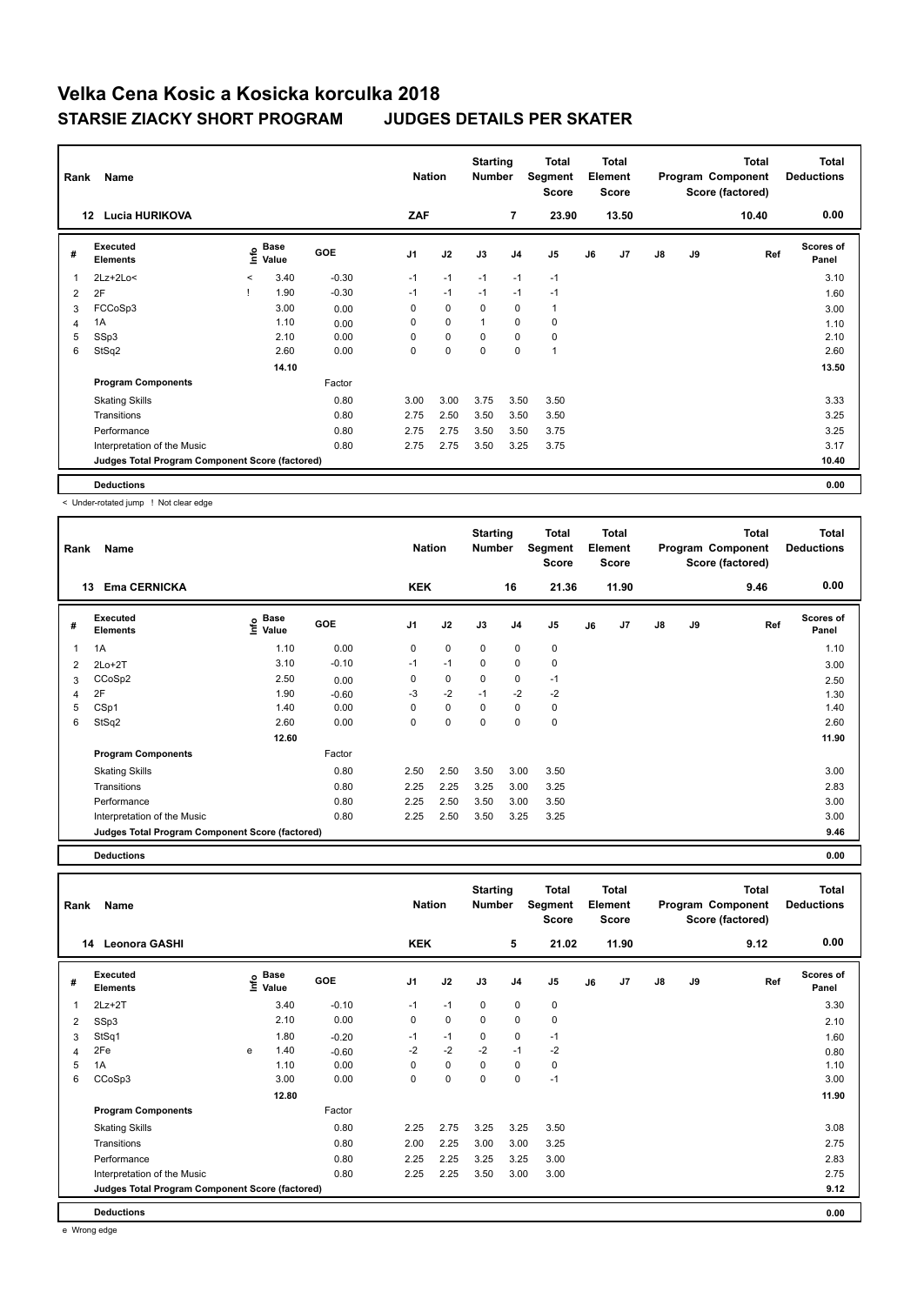| Rank | Name                                            |                                  |         | <b>Nation</b>  |             | <b>Starting</b><br><b>Number</b> |                | Total<br>Segment<br><b>Score</b> |    | <b>Total</b><br>Element<br><b>Score</b> |    |    | <b>Total</b><br>Program Component<br>Score (factored) | <b>Total</b><br><b>Deductions</b> |
|------|-------------------------------------------------|----------------------------------|---------|----------------|-------------|----------------------------------|----------------|----------------------------------|----|-----------------------------------------|----|----|-------------------------------------------------------|-----------------------------------|
|      | <b>Tereza PAZINOVA</b><br>15                    |                                  |         | <b>KEK</b>     |             |                                  | 17             | 20.88                            |    | 12.40                                   |    |    | 8.48                                                  | 0.00                              |
| #    | Executed<br><b>Elements</b>                     | <b>Base</b><br>e Base<br>⊆ Value | GOE     | J <sub>1</sub> | J2          | J3                               | J <sub>4</sub> | J <sub>5</sub>                   | J6 | J7                                      | J8 | J9 | Ref                                                   | <b>Scores of</b><br>Panel         |
|      | CSp3                                            | 2.30                             | 0.00    | 0              | $\mathbf 0$ | $\mathbf 0$                      | $-1$           | $\mathbf{1}$                     |    |                                         |    |    |                                                       | 2.30                              |
| 2    | 2S                                              | 1.30                             | 0.00    | 0              | $\mathbf 0$ | 0                                | 0              | 0                                |    |                                         |    |    |                                                       | 1.30                              |
| 3    | $2F+2Lo$                                        | 3.70                             | $-0.30$ | $-2$           | $-1$        | $-1$                             | $-1$           | $-1$                             |    |                                         |    |    |                                                       | 3.40                              |
| 4    | CCoSp3V                                         | 2.50                             | 0.00    | 0              | $\mathbf 0$ | $\mathbf 0$                      | $\mathbf 0$    | 0                                |    |                                         |    |    |                                                       | 2.50                              |
| 5    | StSq1                                           | 1.80                             | 0.00    | 0              | 0           | 0                                | 0              | 0                                |    |                                         |    |    |                                                       | 1.80                              |
| 6    | 1A                                              | 1.10                             | 0.00    | 0              | $\mathbf 0$ | $\mathbf 0$                      | $\mathbf 0$    | $\mathbf 0$                      |    |                                         |    |    |                                                       | 1.10                              |
|      |                                                 | 12.70                            |         |                |             |                                  |                |                                  |    |                                         |    |    |                                                       | 12.40                             |
|      | <b>Program Components</b>                       |                                  | Factor  |                |             |                                  |                |                                  |    |                                         |    |    |                                                       |                                   |
|      | <b>Skating Skills</b>                           |                                  | 0.80    | 2.50           | 2.50        | 3.00                             | 2.75           | 3.00                             |    |                                         |    |    |                                                       | 2.75                              |
|      | Transitions                                     |                                  | 0.80    | 2.00           | 2.25        | 2.75                             | 2.50           | 2.75                             |    |                                         |    |    |                                                       | 2.50                              |
|      | Performance                                     |                                  | 0.80    | 2.25           | 2.25        | 3.00                             | 2.75           | 3.25                             |    |                                         |    |    |                                                       | 2.67                              |
|      | Interpretation of the Music                     |                                  | 0.80    | 2.25           | 2.25        | 3.00                             | 2.75           | 3.00                             |    |                                         |    |    |                                                       | 2.67                              |
|      | Judges Total Program Component Score (factored) |                                  |         |                |             |                                  |                |                                  |    |                                         |    |    |                                                       | 8.48                              |
|      | <b>Deductions</b>                               |                                  |         |                |             |                                  |                |                                  |    |                                         |    |    |                                                       | 0.00                              |

| Rank | Name                                            |         | <b>Nation</b>        |            | <b>Starting</b><br><b>Number</b> | Total<br>Segment<br><b>Score</b> | <b>Total</b><br>Element<br><b>Score</b> |              |              |    | <b>Total</b><br>Program Component<br>Score (factored) | Total<br><b>Deductions</b> |    |      |                           |
|------|-------------------------------------------------|---------|----------------------|------------|----------------------------------|----------------------------------|-----------------------------------------|--------------|--------------|----|-------------------------------------------------------|----------------------------|----|------|---------------------------|
| 16   | Lenka HAJDUCEKOVA                               |         |                      |            | <b>KEK</b>                       |                                  |                                         | $\mathbf{2}$ | 20.30        |    | 10.90                                                 |                            |    | 9.40 | 0.00                      |
| #    | Executed<br><b>Elements</b>                     | lnfo    | <b>Base</b><br>Value | <b>GOE</b> | J1                               | J2                               | J3                                      | J4           | J5           | J6 | J <sub>7</sub>                                        | J8                         | J9 | Ref  | <b>Scores of</b><br>Panel |
| 1    | $2F<+2T<$                                       | $\prec$ | 2.30                 | $-0.30$    | $-2$                             | $-1$                             | $-1$                                    | $-1$         | $-1$         |    |                                                       |                            |    |      | 2.00                      |
| 2    | 2Lo<                                            | $\prec$ | 1.30                 | $-0.30$    | $-2$                             | $-1$                             | $-1$                                    | $-1$         | $-1$         |    |                                                       |                            |    |      | 1.00                      |
| 3    | StSq1                                           |         | 1.80                 | $-0.10$    | $-1$                             | $-1$                             | 0                                       | 0            | 0            |    |                                                       |                            |    |      | 1.70                      |
| 4    | 1A                                              |         | 1.10                 | 0.00       | 0                                | $\mathbf 0$                      | $\mathbf 0$                             | $\mathbf 0$  | $\pmb{0}$    |    |                                                       |                            |    |      | 1.10                      |
| 5    | SSp3                                            |         | 2.10                 | 0.00       | 0                                | $\pmb{0}$                        | $\mathbf 0$                             | $\mathbf 0$  | $\mathbf{1}$ |    |                                                       |                            |    |      | 2.10                      |
| 6    | CCoSp3                                          |         | 3.00                 | 0.00       | $\mathbf 0$                      | $\mathbf 0$                      | $\mathbf 0$                             | $\mathbf 0$  | $-1$         |    |                                                       |                            |    |      | 3.00                      |
|      |                                                 |         | 11.60                |            |                                  |                                  |                                         |              |              |    |                                                       |                            |    |      | 10.90                     |
|      | <b>Program Components</b>                       |         |                      | Factor     |                                  |                                  |                                         |              |              |    |                                                       |                            |    |      |                           |
|      | <b>Skating Skills</b>                           |         |                      | 0.80       | 2.50                             | 2.75                             | 3.25                                    | 3.25         | 3.25         |    |                                                       |                            |    |      | 3.08                      |
|      | Transitions                                     |         |                      | 0.80       | 2.25                             | 2.25                             | 3.00                                    | 3.25         | 3.00         |    |                                                       |                            |    |      | 2.75                      |
|      | Performance                                     |         |                      | 0.80       | 2.50                             | 2.50                             | 3.50                                    | 3.00         | 3.50         |    |                                                       |                            |    |      | 3.00                      |
|      | Interpretation of the Music                     |         |                      | 0.80       | 2.25                             | 2.50                             | 3.50                                    | 3.00         | 3.25         |    |                                                       |                            |    |      | 2.92                      |
|      | Judges Total Program Component Score (factored) |         |                      |            |                                  |                                  |                                         |              |              |    |                                                       |                            |    |      | 9.40                      |
|      | <b>Deductions</b>                               |         |                      |            |                                  |                                  |                                         |              |              |    |                                                       |                            |    |      | 0.00                      |

< Under-rotated jump

| Rank | Name                                            |      | <b>Nation</b> |            | <b>Starting</b><br><b>Number</b> | Total<br>Segment<br><b>Score</b> | <b>Total</b><br>Element<br><b>Score</b> |                | Program Component |    | <b>Total</b><br>Score (factored) | <b>Total</b><br><b>Deductions</b> |    |      |                           |
|------|-------------------------------------------------|------|---------------|------------|----------------------------------|----------------------------------|-----------------------------------------|----------------|-------------------|----|----------------------------------|-----------------------------------|----|------|---------------------------|
|      | <b>Emilia CURILLOVA</b><br>17                   |      |               |            | LM                               |                                  |                                         | 8              | 19.93             |    | 10.47                            |                                   |    | 9.46 | 0.00                      |
| #    | Executed<br><b>Elements</b>                     | ١nfo | Base<br>Value | <b>GOE</b> | J1                               | J2                               | J3                                      | J <sub>4</sub> | J <sub>5</sub>    | J6 | J7                               | $\mathsf{J}8$                     | J9 | Ref  | <b>Scores of</b><br>Panel |
| 1    | 2Lz << + COMBO                                  | <<   | 0.60          | $-0.30$    | $-3$                             | $-3$                             | $-3$                                    | $-3$           | $-3$              |    |                                  |                                   |    |      | 0.30                      |
| 2    | 2F                                              |      | 1.90          | $-0.20$    | $-1$                             | $-1$                             | 0                                       | 0              | $-1$              |    |                                  |                                   |    |      | 1.70                      |
| 3    | SSp3                                            |      | 2.10          | 0.17       | 0                                | 0                                | 0                                       | 1              | $\mathbf{1}$      |    |                                  |                                   |    |      | 2.27                      |
| 4    | 1A                                              |      | 1.10          | 0.00       | 0                                | 0                                | 0                                       | 0              | 0                 |    |                                  |                                   |    |      | 1.10                      |
| 5    | StSq2                                           |      | 2.60          | 0.00       | 0                                | 0                                | 0                                       | 0              | 0                 |    |                                  |                                   |    |      | 2.60                      |
| 6    | CCoSp2                                          |      | 2.50          | 0.00       | 0                                | 0                                | 0                                       | 0              | $\mathbf 0$       |    |                                  |                                   |    |      | 2.50                      |
|      |                                                 |      | 10.80         |            |                                  |                                  |                                         |                |                   |    |                                  |                                   |    |      | 10.47                     |
|      | <b>Program Components</b>                       |      |               | Factor     |                                  |                                  |                                         |                |                   |    |                                  |                                   |    |      |                           |
|      | <b>Skating Skills</b>                           |      |               | 0.80       | 2.75                             | 3.00                             | 3.25                                    | 3.25           | 3.25              |    |                                  |                                   |    |      | 3.17                      |
|      | Transitions                                     |      |               | 0.80       | 2.25                             | 2.50                             | 3.00                                    | 3.25           | 3.00              |    |                                  |                                   |    |      | 2.83                      |
|      | Performance                                     |      |               | 0.80       | 2.50                             | 2.50                             | 3.50                                    | 3.25           | 3.25              |    |                                  |                                   |    |      | 3.00                      |
|      | Interpretation of the Music                     |      |               | 0.80       | 2.50                             | 2.50                             | 3.50                                    | 3.00           | 3.00              |    |                                  |                                   |    |      | 2.83                      |
|      | Judges Total Program Component Score (factored) |      |               |            |                                  |                                  |                                         |                |                   |    |                                  |                                   |    |      | 9.46                      |
|      | <b>Deductions</b>                               |      |               |            |                                  |                                  |                                         |                |                   |    |                                  |                                   |    |      | 0.00                      |

<< Downgraded jump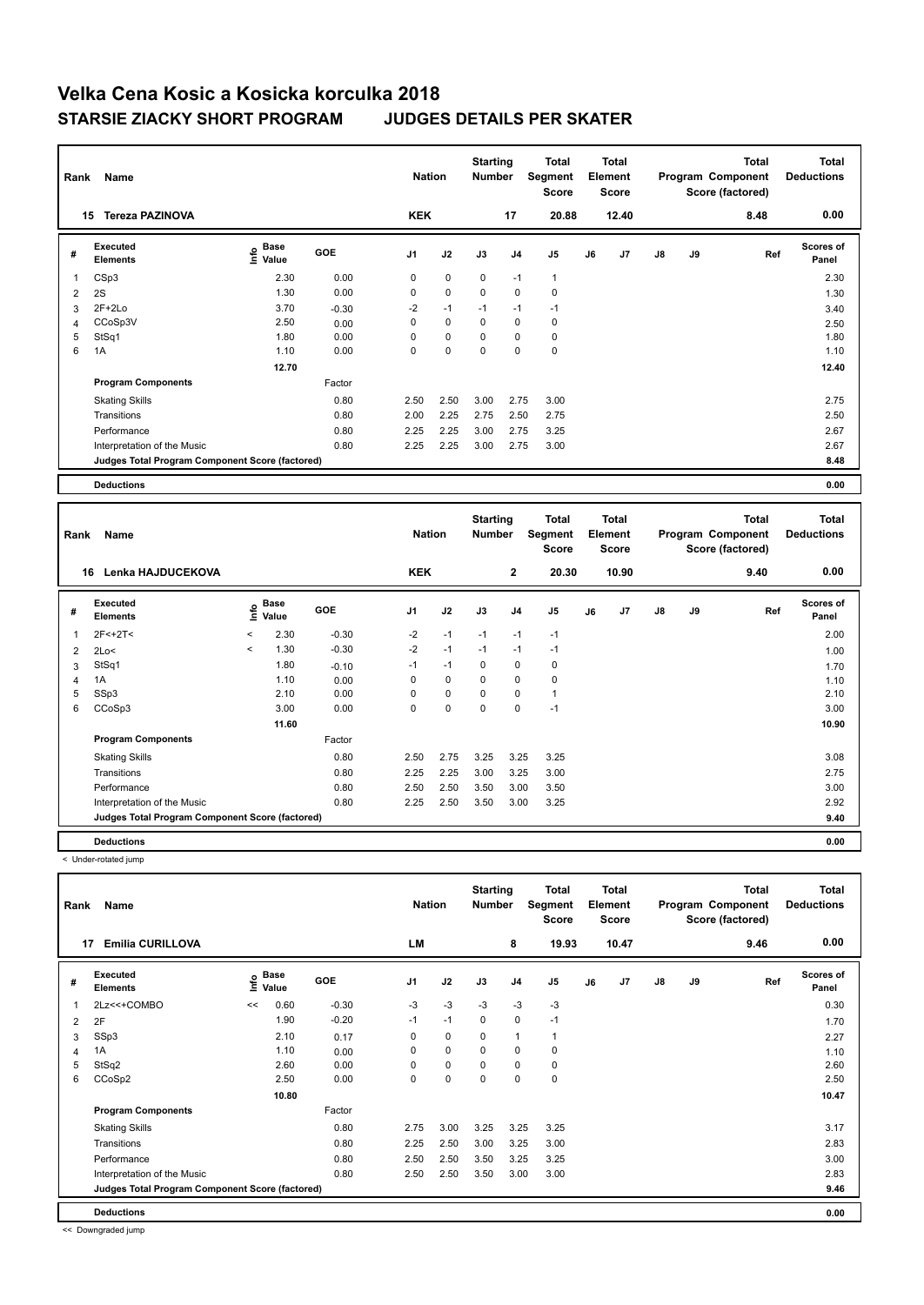| Rank | Name                                            |         | <b>Nation</b> |         | <b>Starting</b><br><b>Number</b> | Total<br>Segment<br><b>Score</b> | Total<br>Element<br><b>Score</b> |                |                |    | <b>Total</b><br>Program Component<br>Score (factored) | <b>Total</b><br><b>Deductions</b> |    |      |                           |
|------|-------------------------------------------------|---------|---------------|---------|----------------------------------|----------------------------------|----------------------------------|----------------|----------------|----|-------------------------------------------------------|-----------------------------------|----|------|---------------------------|
|      | <b>Martina PETRICOVA</b><br>18                  |         |               |         | <b>KEK</b>                       |                                  |                                  | 15             | 19.87          |    | 10.53                                                 |                                   |    | 9.34 | 0.00                      |
| #    | Executed<br><b>Elements</b>                     | Info    | Base<br>Value | GOE     | J <sub>1</sub>                   | J2                               | J3                               | J <sub>4</sub> | J <sub>5</sub> | J6 | J7                                                    | $\mathsf{J}8$                     | J9 | Ref  | <b>Scores of</b><br>Panel |
| 1    | $2T+2T<$                                        | $\prec$ | 2.20          | $-0.27$ | $-2$                             | $-2$                             | $-1$                             | $-1$           | $-1$           |    |                                                       |                                   |    |      | 1.93                      |
| 2    | CCoSp3                                          |         | 3.00          | 0.00    | 0                                | $\mathbf 0$                      | 0                                | $\mathbf 0$    | 0              |    |                                                       |                                   |    |      | 3.00                      |
| 3    | 2Lo<                                            | $\prec$ | 1.30          | $-0.40$ | $-2$                             | $-2$                             | $-1$                             | $-1$           | $-1$           |    |                                                       |                                   |    |      | 0.90                      |
| 4    | StSqB                                           |         | 1.50          | 0.00    | 0                                | $\mathbf 0$                      | 0                                | $\mathbf 0$    | 0              |    |                                                       |                                   |    |      | 1.50                      |
| 5    | 1A                                              |         | 1.10          | 0.00    | 0                                | $\mathbf 0$                      | $\mathbf 0$                      | $\mathbf 0$    | $\mathbf 0$    |    |                                                       |                                   |    |      | 1.10                      |
| 6    | SSp3                                            |         | 2.10          | 0.00    | 0                                | $\mathbf 0$                      | $\mathbf 0$                      | $\mathbf 0$    | $\mathbf 0$    |    |                                                       |                                   |    |      | 2.10                      |
|      |                                                 |         | 11.20         |         |                                  |                                  |                                  |                |                |    |                                                       |                                   |    |      | 10.53                     |
|      | <b>Program Components</b>                       |         |               | Factor  |                                  |                                  |                                  |                |                |    |                                                       |                                   |    |      |                           |
|      | <b>Skating Skills</b>                           |         |               | 0.80    | 2.50                             | 2.75                             | 3.25                             | 3.25           | 3.25           |    |                                                       |                                   |    |      | 3.08                      |
|      | Transitions                                     |         |               | 0.80    | 2.25                             | 2.25                             | 3.00                             | 3.25           | 3.00           |    |                                                       |                                   |    |      | 2.75                      |
|      | Performance                                     |         |               | 0.80    | 2.50                             | 2.25                             | 3.25                             | 3.00           | 3.50           |    |                                                       |                                   |    |      | 2.92                      |
|      | Interpretation of the Music                     |         |               | 0.80    | 2.25                             | 2.25                             | 3.25                             | 3.25           | 3.25           |    |                                                       |                                   |    |      | 2.92                      |
|      | Judges Total Program Component Score (factored) |         |               |         |                                  |                                  |                                  |                |                |    |                                                       |                                   |    |      | 9.34                      |
|      | <b>Deductions</b>                               |         |               |         |                                  |                                  |                                  |                |                |    |                                                       |                                   |    |      | 0.00                      |

< Under-rotated jump

| Rank         | Name                                            |         | <b>Nation</b>               |         | <b>Starting</b><br><b>Number</b> | Total<br>Segment<br><b>Score</b> | <b>Total</b><br>Element<br><b>Score</b> |                |                |    | <b>Total</b><br>Program Component<br>Score (factored) | Total<br><b>Deductions</b> |    |      |                           |
|--------------|-------------------------------------------------|---------|-----------------------------|---------|----------------------------------|----------------------------------|-----------------------------------------|----------------|----------------|----|-------------------------------------------------------|----------------------------|----|------|---------------------------|
| 19           | Eliska MAZALOVA                                 |         |                             |         | <b>BB</b>                        |                                  |                                         | 4              | 15.40          |    | 7.60                                                  |                            |    | 7.80 | 0.00                      |
| #            | Executed<br><b>Elements</b>                     |         | Base<br>$\frac{6}{5}$ Value | GOE     | J <sub>1</sub>                   | J2                               | J3                                      | J <sub>4</sub> | J <sub>5</sub> | J6 | J7                                                    | $\mathsf{J}8$              | J9 | Ref  | <b>Scores of</b><br>Panel |
| $\mathbf{1}$ | $2T < +1T$ *                                    | $\star$ | 0.90                        | $-0.60$ | $-3$                             | $-3$                             | $-3$                                    | $-3$           | $-2$           |    |                                                       |                            |    |      | 0.30                      |
| 2            | 2S                                              |         | 1.30                        | $-0.20$ | $-2$                             | $-2$                             | $-1$                                    | $\mathbf 0$    | $\pmb{0}$      |    |                                                       |                            |    |      | 1.10                      |
| 3            | SSp2                                            |         | 1.60                        | 0.00    | 0                                | $\mathbf 0$                      | 0                                       | 0              | 0              |    |                                                       |                            |    |      | 1.60                      |
| 4            | StSq1                                           |         | 1.80                        | $-0.10$ | $-1$                             | $-1$                             | 0                                       | $\pmb{0}$      | $\pmb{0}$      |    |                                                       |                            |    |      | 1.70                      |
| 5            | 1A                                              |         | 1.10                        | 0.00    | 0                                | $\mathbf 0$                      | $\mathbf 0$                             | $\mathbf 0$    | 0              |    |                                                       |                            |    |      | 1.10                      |
| 6            | CCoSp1                                          |         | 2.00                        | $-0.20$ | $-1$                             | 0                                | 0                                       | $-1$           | $-2$           |    |                                                       |                            |    |      | 1.80                      |
|              |                                                 |         | 8.70                        |         |                                  |                                  |                                         |                |                |    |                                                       |                            |    |      | 7.60                      |
|              | <b>Program Components</b>                       |         |                             | Factor  |                                  |                                  |                                         |                |                |    |                                                       |                            |    |      |                           |
|              | <b>Skating Skills</b>                           |         |                             | 0.80    | 2.50                             | 2.75                             | 2.50                                    | 2.75           | 2.50           |    |                                                       |                            |    |      | 2.58                      |
|              | Transitions                                     |         |                             | 0.80    | 2.00                             | 2.25                             | 2.25                                    | 2.50           | 2.50           |    |                                                       |                            |    |      | 2.33                      |
|              | Performance                                     |         |                             | 0.80    | 2.25                             | 2.25                             | 2.50                                    | 2.50           | 2.75           |    |                                                       |                            |    |      | 2.42                      |
|              | Interpretation of the Music                     |         |                             | 0.80    | 2.25                             | 2.25                             | 2.50                                    | 2.50           | 2.50           |    |                                                       |                            |    |      | 2.42                      |
|              | Judges Total Program Component Score (factored) |         |                             |         |                                  |                                  |                                         |                |                |    |                                                       |                            |    |      | 7.80                      |
|              | <b>Deductions</b>                               |         |                             |         |                                  |                                  |                                         |                |                |    |                                                       |                            |    |      | 0.00                      |

< Under-rotated jump \* Invalid element